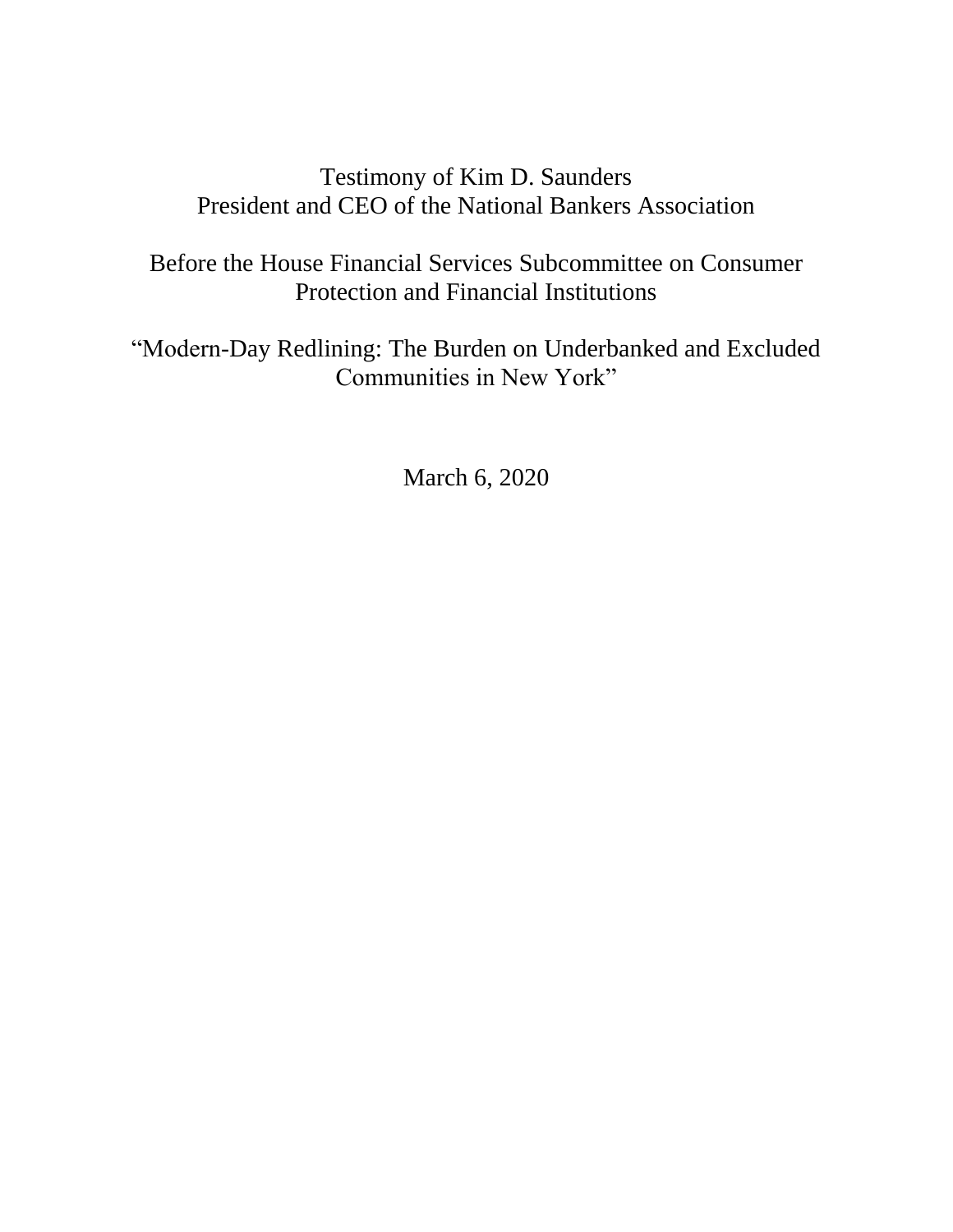Chairman Meeks, Ranking Member Luetkemeyer and members of the Subcommittee, good morning and thank you for this opportunity to testify on the practical impacts of the Community Reinvestment Act. My name is Kim Saunders and I am President and CEO of the National Bankers Association ("NBA"). The NBA is the leading trade association for the country's Minority Depository Institutions ("MDIs"). Our mission is to serve as an advocate for the nation's MDIs on all legislative and regulatory matters concerning and affecting our member institutions and the communities they serve. Many of our member institutions are also CDFIs and many of our member institutions become banks of last resort for consumers and businesses who are underserved by traditional banks and financial service providers.

### **THE NATIONAL BANKERS ASSOCIATION SUPPORT A STRONG CRA**

In enacting CRA, Congress stated that the purpose of CRA was to ensure that regulated financial institutions demonstrate that they "serve the convenience and needs of the communities in which they are chartered to do business." As such, these institutions have a "continuing and affirmative obligation to help meet the credit needs of the local communities in which they are chartered." CRA has made great strides in ensuring access to credit in low and moderate income ("LMI") communities and among minority and low-income borrowers. Systemic economic and social challenges, however, perpetuate to lack of access to fair services for many and allow predatory providers to thrive. Given growing economic inequity in urban, rural and Native American communities, it is important to get CRA reform right.

The NBA strongly support the purposes and objectives of CRA. Enacted 40 years ago, CRA has been instrumental in ensuring LMI communities have access to credit and financial services, but the last significant regulatory overhaul of CRA occurred two decades ago. In that time, the financial services industry has radically changed but, CRA has not. We strongly support modernization that ensures CRA does not lose effectiveness for LMI communities and that also creates a regulatory framework that streamlines financial institutions' ability to comply with the CRA. The success of CRA reform effort should be measured by whether it will result in more credit and services delivered to LMI communities that doesn't create unnecessary regulatory burdens on the financial institutions that best serve these communities.

### **THE NBA RECOMMENDS UPDATING CRA AND PRESERVING FLEXIBILITY**

NBA members believe that the current framework for CRA is effective but needs modernization to reflect changes in the financial service landscape. We strongly agree with the notion expressed by regulators and lawmakers alike, that CRA examinations should be conducted in a more clear, consistent and transparent manner. We believe; however, this result can be best achieved by modifying the existing framework – versus inventing a new system.

We have great concerns about the proposed "metric based, single ratio" framework outlined in the OCC's ANPR; and thus, oppose its adoption. We believe the proposed "single ratio" metric is too simplistic to fit all banks and all communities. We believe the proposed system will reduce banks' flexibility to respond to local market conditions. We believe that a single ratio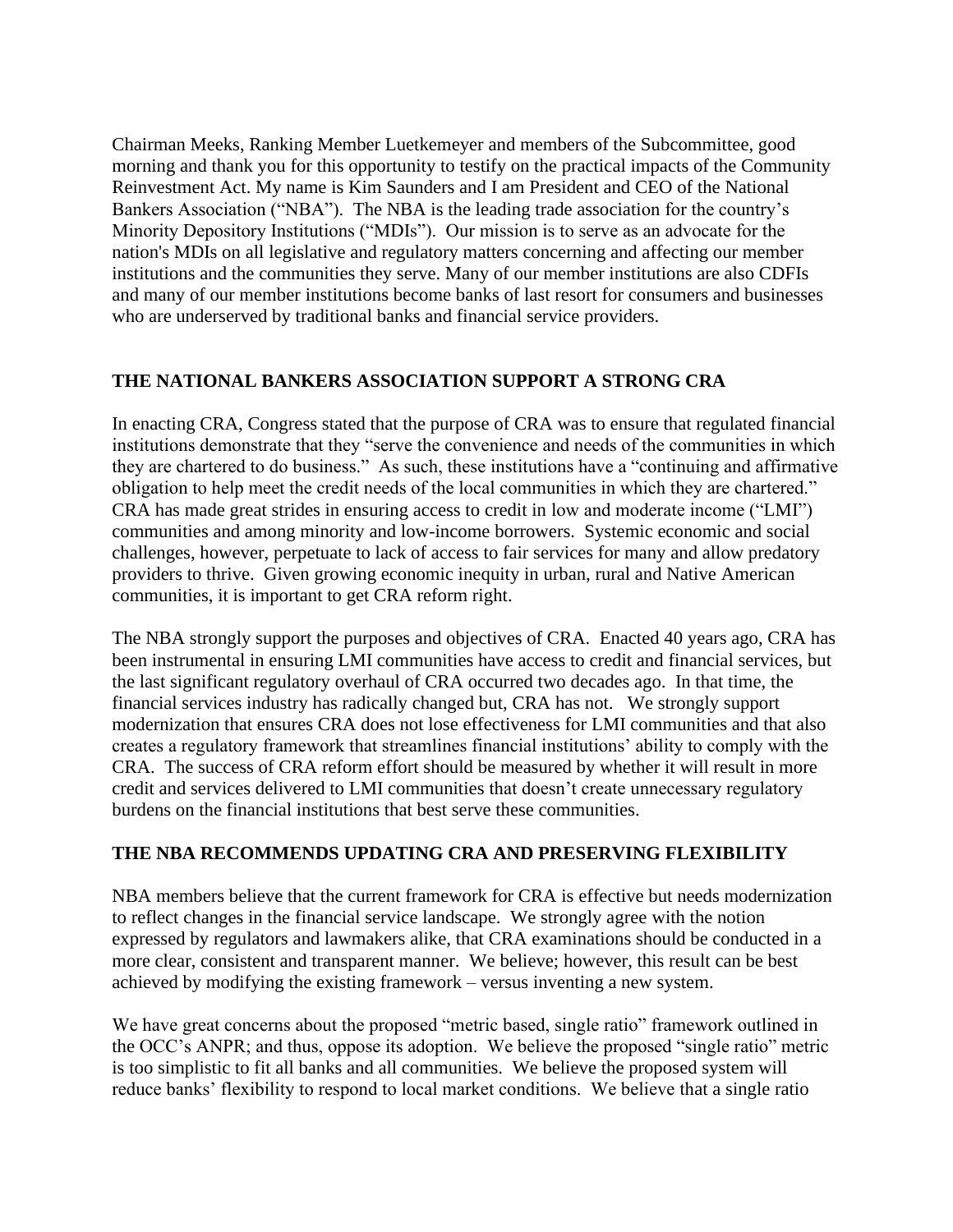would encourage a minimalist approach to CRA compliance where financial institutions would be more focused on hitting their ratio than thinking comprehensively about potential approaches for meeting the credit needs of LMI communities that the current framework requires.

While imperfect, the strength of the existing framework is that it is flexible. Each bank can develop a strategy that fits its business model, local economic conditions and opportunities. The distressed urban, rural, and Native communities that CDFIs and MDIs serve are often "outliners" relative to more prosperous suburban and robust, high-growth communities. Thus, a formula that fits high or middle-income places is unlikely to fit the communities we serve. No matter how sophisticated, we do not believe a formula- based approach is likely to adequately capture the nuances of every community – and could result in harm to our banks and communities.

We believe that the CRA can continue to be a powerful tool to promote investment in LMI communities. To this end, we would like to share with the Subcommittee the following recommended changes we plan to officially submit to federal regulator on this very important topic.

## *Clarifying and expanding what qualifies for CRA credit*

The Association agrees with a number of proposed modernization reforms that would expand the type of activity that qualifies for CRA credit ranging from adding criterion for homebuyer financial literacy programs to investments in federally designated Opportunity Zones. We respectfully request that the Agencies consider the following amendments to the proposal's section regarding clarifying and expanding what qualifies for CRA credit:

- **Adding a criterion for financial literacy programs, education, counseling and/or technical assistance for minority entrepreneurs.** The proposal references expanding CRA credit for various types of financial literacy programs, but they are generally geared toward homeownership. We support including homeownership literacy programming, but we also recommend expanding qualifying financial literacy programming to include financial literacy, education, and technical assistance supporting minority entrepreneurs. Many of our institutions already work closely with minority entrepreneurs in every way imaginable that currently does not receive CRA credit. The challenges that minority entrepreneurs face in becoming "bankable" is well-documented as is the role that MDIs and CDFIs play in supporting minority entrepreneurs. All activity geared toward supporting minority entrepreneurs should qualify for CRA credit much in the same way that the proposal would expand the CRA eligibility for virtually all homeownership literacy programming.
- **Specifically providing for a multiplier for capital investments in MDIs – irrespective of an MDI's location.** The proposal seeks comments on the kinds of activity that potentially warrant CRA multipliers to encourage banks to engage in certain types of activity. The Association takes the position that our institutions over-index in the impact that our activity has in meeting the credit needs of LMI and/or communities of color. And, like many minority-owned businesses, our member institutions often encounter significant barriers to raising capital due in part to the mission-oriented lending our banks tend to engage in. The Act has long provided for CRA credit for capital investments in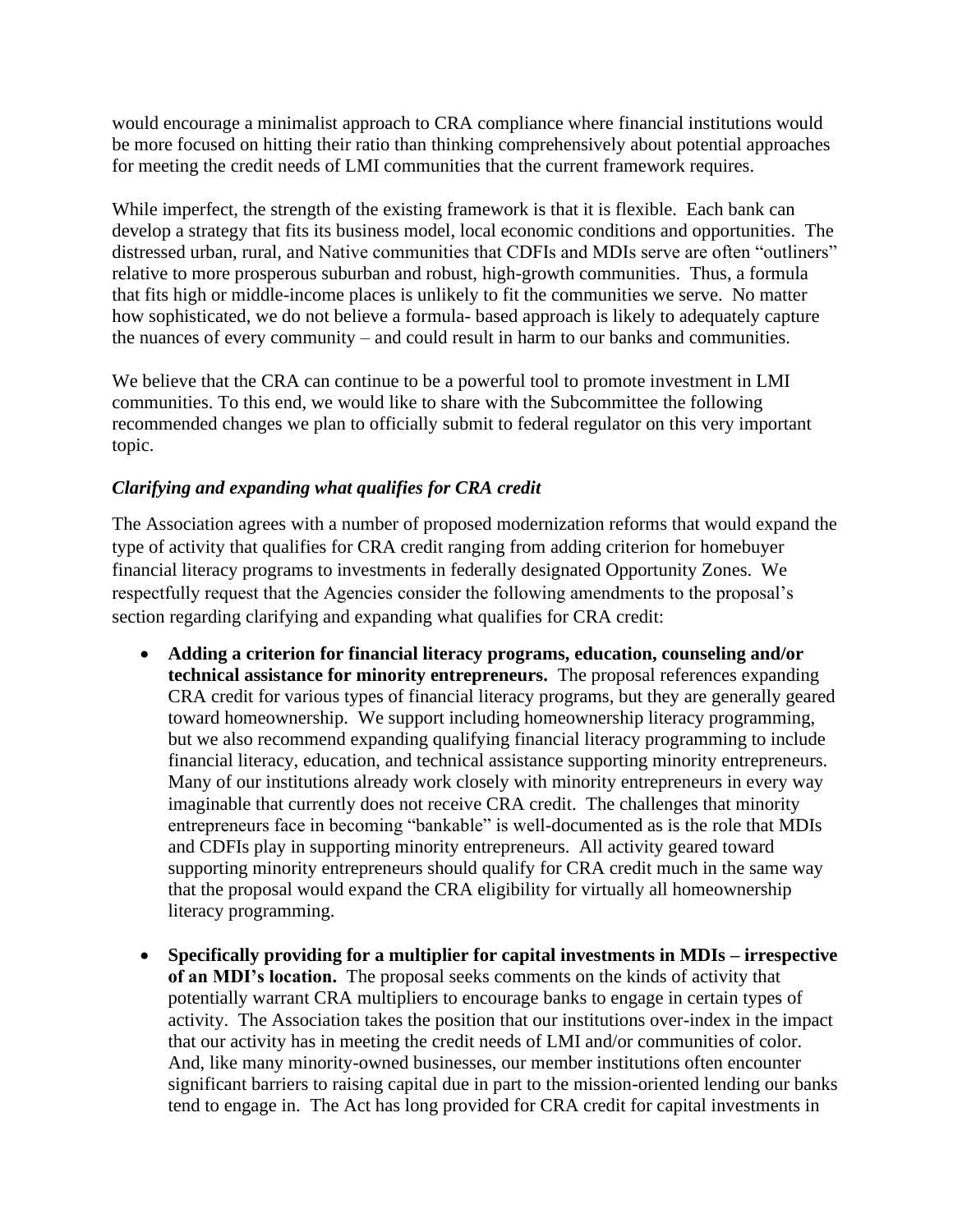MDIs, but the instances where institutions have taken advantage of this provision to make capital investments in MDIs has been sporadic at best. To that end, we believe that a multiplier for capital investments in MDIs sends the appropriate signal to the potential bank investors and it would directly support the community development work that CRA seeks to encourage and that MDIs already engage in. We also recommend that capital investments in MDIs be CRA-eligible activity even if an MDI is not in the CRA assessment area of the institution making the capital investment. This reflects the limited geographic reach of many MDIs, and if adopted, would maximize the potential opportunities for CRA-qualified capital investment in MDIs.

- **Clarifying that both loan participations sold to and from MDIs constitutes qualifying CRA activity.** Existing law is unclear as to whether loan participations sold to MDIs from non-MDIs is CRA-qualifying activity. Loan participations sold to MDIs allow our member institutions to diversity and strengthen their balance sheets such that they can better meet the credit needs of the LMI communities they serve. Therefore, we recommend that the non-exhaustive, illustrative list of CRA-qualifying activity specifically state that loan participations both sold to and from MDIs should be considered CRA-qualifying cooperation with an MDI.
- **Specifically providing for deposit and savings products designed to meet the banking needs of LMI customers.** The proposal seeks comments on the range of retail banking services provided—such as checking accounts, savings accounts, and certificates of deposit— and how they should be considered under the proposal and how they should be considered in an institution's performance context. Many of our Association members have developed deposit, savings, and credit products tailored to the unique banking needs of the LMI communities we serve. For example, NBA member institution Carver State Bank provides "Second Chance" checking accounts designed to provide checking accounts to customers who have mismanaged bank accounts in the past but are deserving of a second chance. Carver does not receive CRA credit for these accounts. Regulators talk often about banking the unbanked or underbanked, and we believe that retail banking services tailored to the unique needs of LMI communities should qualify for CRA credit as they often form the building blocks for credit for LMI customers.
- **Providing an objective method to measure CRA activity.** Our member institutions take pride in providing financing for small businesses and nonprofits in LMI communities who very rarely are seeking large-dollar investments. Small business loans and micro-loans are the lifeblood of many small businesses in LMI areas. They take more time and effort, but ultimately reach a greater number of LMI people. The dollar amount of small loans will not add up to one large infrastructure project, so the proposal in effect discourages banks from putting in the work to make smaller loans. Shifting CRA toward a volume-based system penalizes smaller institutions like many of our members institutions and forces our institutions to pursue larger projects that would be more difficult to secure. If enacted as drafted, the proposed regulations would also create incentive to leave many of our core customers' credit needs unmet given that the cost for underwriting many small business loans is relatively fixed – further pushing institutions to seek out larger deals in order to comply with CRA. In order to avoid this, we believe